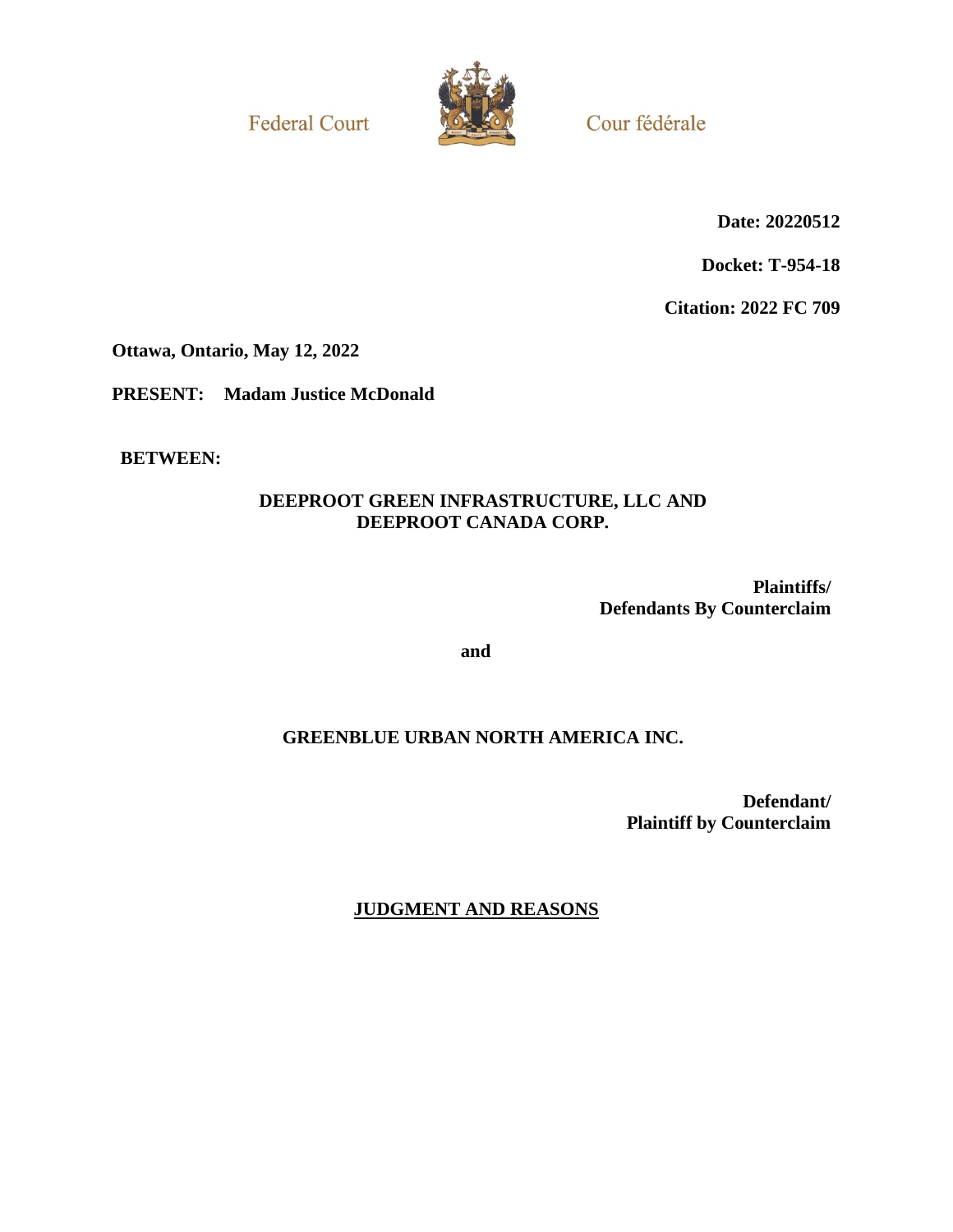### I. Overview

[1] These are the reasons following a contempt hearing, where the Plaintiffs (DeepRoot) allege that the Defendant (GreenBlue) is in contempt of the Court's Judgment in *Deeproot Green Infrastructure, LLC v Greenblue Urban North America Inc*, 2021 FC 501 (Judgment).

[2] In the underlying Judgment, the Court held that GreenBlue's RootSpace structural cells infringed various claims of DeepRoot's patents: Canadian Patent Number 2,552,348 (348 patent) and Canadian Patent Number 2,829,599 (599 patent). The Judgment also enjoined GreenBlue, by injunction, from infringing DeepRoot's 348 and 599 patents.

[3] GreenBlue denies that it is in contempt of the Court's Judgment and claims that its RootSpace AirForm package is a "design-around" of the 348 and 599 patents, and, therefore, outside the Court's injunction.

[4] For the reasons that follow, based upon the evidence, I am not satisfied that DeepRoot has established beyond a reasonable doubt that GreenBlue is in contempt of the Court's Judgment. This contempt proceeding is, therefore, dismissed.

II. Background

[5] DeepRoot's 348 patent and 599 patent are both titled "Integrated tree root and storm water system". The field of the invention is the same for both patents, and states as follows: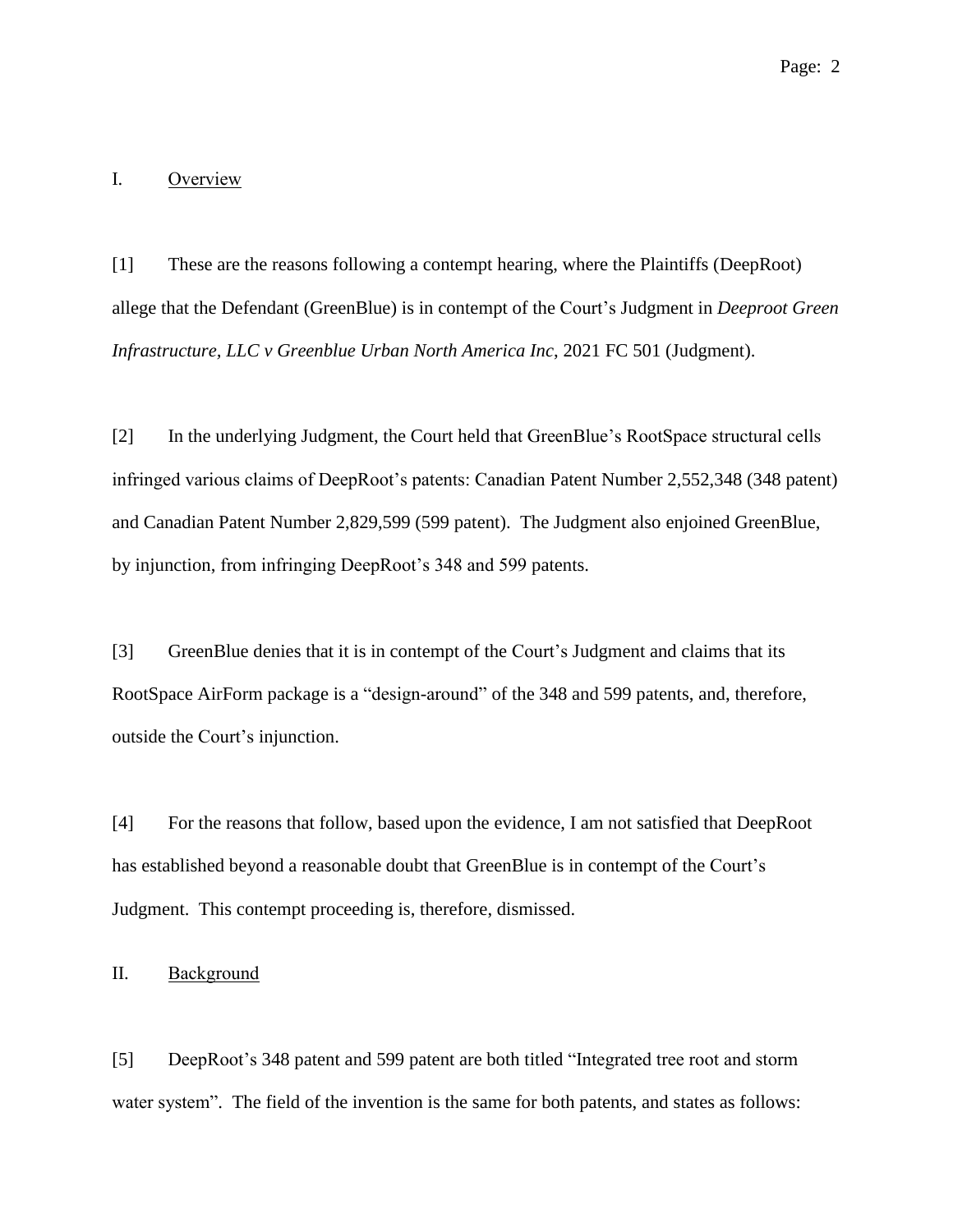This disclosure relates generally to a system for the management of tree roots and storm water runoff in urban areas, and more particularly to integrated cells used in a structural system for supporting sidewalks and other paved areas that enables tree root growth and accommodates filtering, retention, storage and infiltration of storm water while preventing hardscape damage.

[6] Relevant to this proceeding are the following summary descriptions of the inventions of the patents.

### [7] The 348 patent states:

According to one particular aspect of the invention, there is provided a structural cell system for supporting hardscape areas that enables tree root growth and accommodates filtering, retention, storage and infiltration of storm water while preventing hardscape damage, comprising; a plurality of structural cells positioned below a hardscape substantially covering the structural cells, the structural cells each comprising: a base, a top, and structural members positioned therebetween so as to maintain the base and the top at least approximately 8 inches apart, the base, top, and structural members collectively defining a volume that includes the base, top, and structural members, wherein at least approximately 85% of the volume can be filled with soil; wherein the structural cell bears substantially the entire load of both the hardscape and commercial vehicle traffic directed thereover, while maintaining the soil within the volume in a low compacted state accommodating natural growth of structural roots of a tree within the volume; one or more permeable barriers around the structural cells; water ingress into the plurality of structural cells; and water egress from the plurality of structural cells. (Emphasis added.)

[8] The 599 patent states:

According to one particular aspect, there is provided a structural cell for supporting hardscape, the cell comprising: a base; and periphery support members engaging the base and extending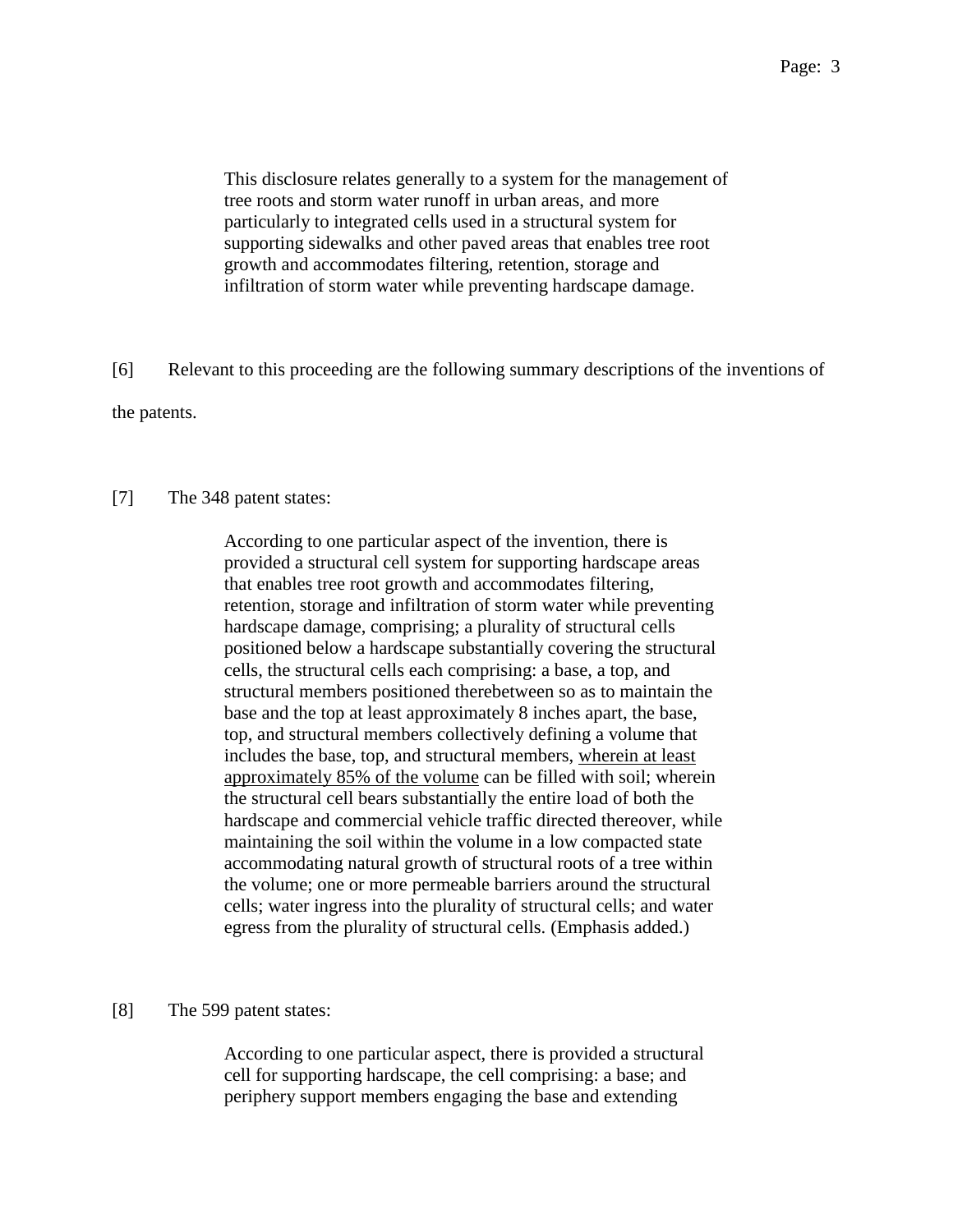outwardly from said base, for attaching to a base of another cell or a lid and for supporting said hardscape, said support members being sized and arranged so that at least approximately eighty five percent of a volume defined by outer edges of said cell is a void space. (Emphasis added.)

[9] In construing the claims, I accepted that "85% of the volume", as referred to above, was a measurement tolerance meaning 84.5% or greater (Judgment at para 117).

[10] In the Court's Judgment, I concluded that GreenBlue's RootSpace product, shown below, infringed both patents:



[11] The Judgment states that:

Claims 1-5, 7-8, 11-14, 16-20, 22-24 of Canada Patent 2,552,348 are valid and are infringed by the Defendant's RootSpace;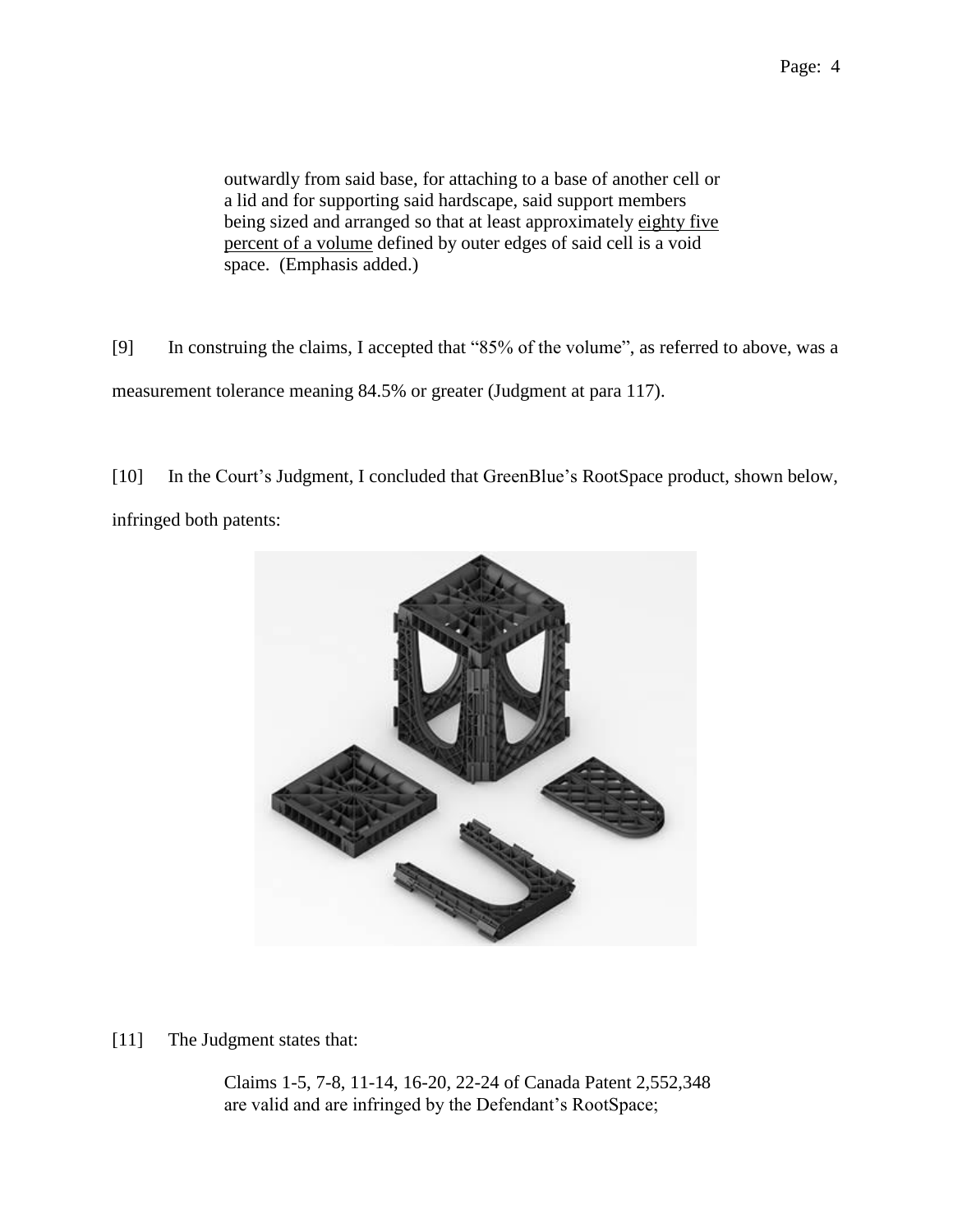Claims 1-4 of Canada Patent 2,829,599 are valid and are infringed by the Defendant's RootSpace;

The Defendant is permanently enjoined from infringing these claims of Canada Patent 2,552,348 and these claims of Canada Patent 2,829,599 until the expiry of the patents;

[12] According to Mr. Ray, the CEO of DeepRoot, obtaining the Court's injunction against GreenBlue was an important part of the Judgment, as they are close competitors in the same niche market.

[13] After receipt of the Court's Judgment dated May 28, 2021, GreenBlue issued a press release. Mr. Ray explained that he was infuriated when he saw the press release of GreenBlue which stated that "(DeepRoot) entered the market and started using GreenBlue's concept" and that "DeepRoot has since used its patents to bully competitors and pressure them to remove unique and superior products solely for its commercial gain". The press release also indicated that GreenBlue would be introducing the RootSpace AirForm package to comply with the Court's injunction.

[14] It is DeepRoot's position that GreenBlue's RootSpace AirForm package infringes their patents and GreenBlue is, therefore, in contempt of the Court's injunction.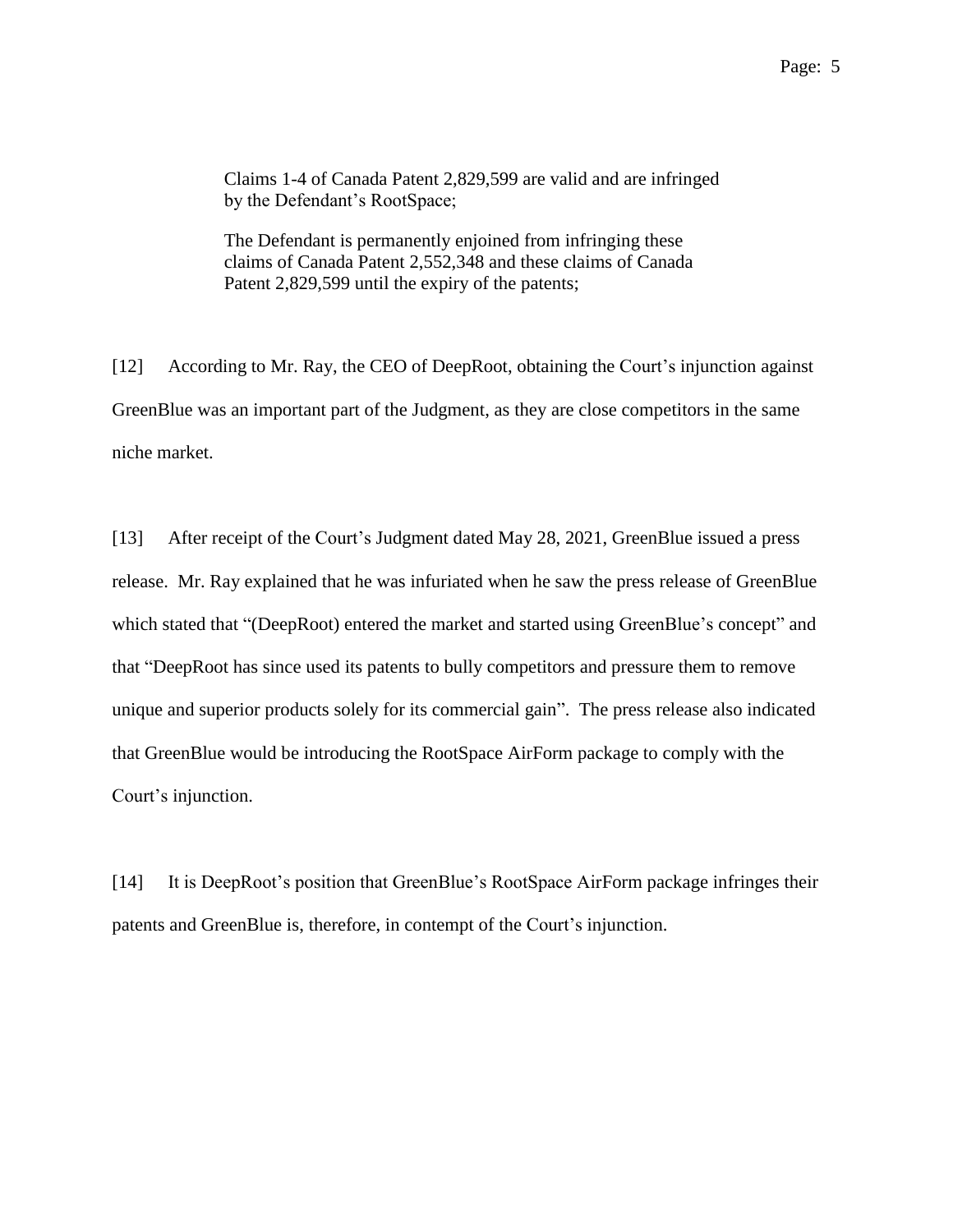### III. Show Cause Order

## [15] This hearing was held pursuant to Rule 467 of the *Federal Court Rules*, SOR/98-106

[*Rules*] following a Show Cause Order issued on October 7, 2021, requiring:

- 1. A representative of GreenBlue shall appear before the Court on a date to be set and be prepared to hear proof of the acts with which GreenBlue is charged, namely, breaching the Court's injunction granted in 2021 FC 501 by:
	- a) Selling or offering for sale in Canada the RootSpace structural cells as part of the RootSpace AirForm package;
	- b) Importing or exporting RootSpace structural cells for commercial sale;
	- c) Stockpiling RootSpace structural cells in Canada for commercial purposes;

[16] Following an adjournment of the original hearing dates for the contempt hearing, GreenBlue undertook not to sell the RootSpace AirForm system until the determination of the contempt motion. There is no allegation that they have not abided by this undertaking.

IV. The Evidence

A. *The Witnesses* 

- [17] At the contempt hearing, DeepRoot presented evidence from the following witnesses:
	- Charles Graham Ray, CEO of DeepRoot;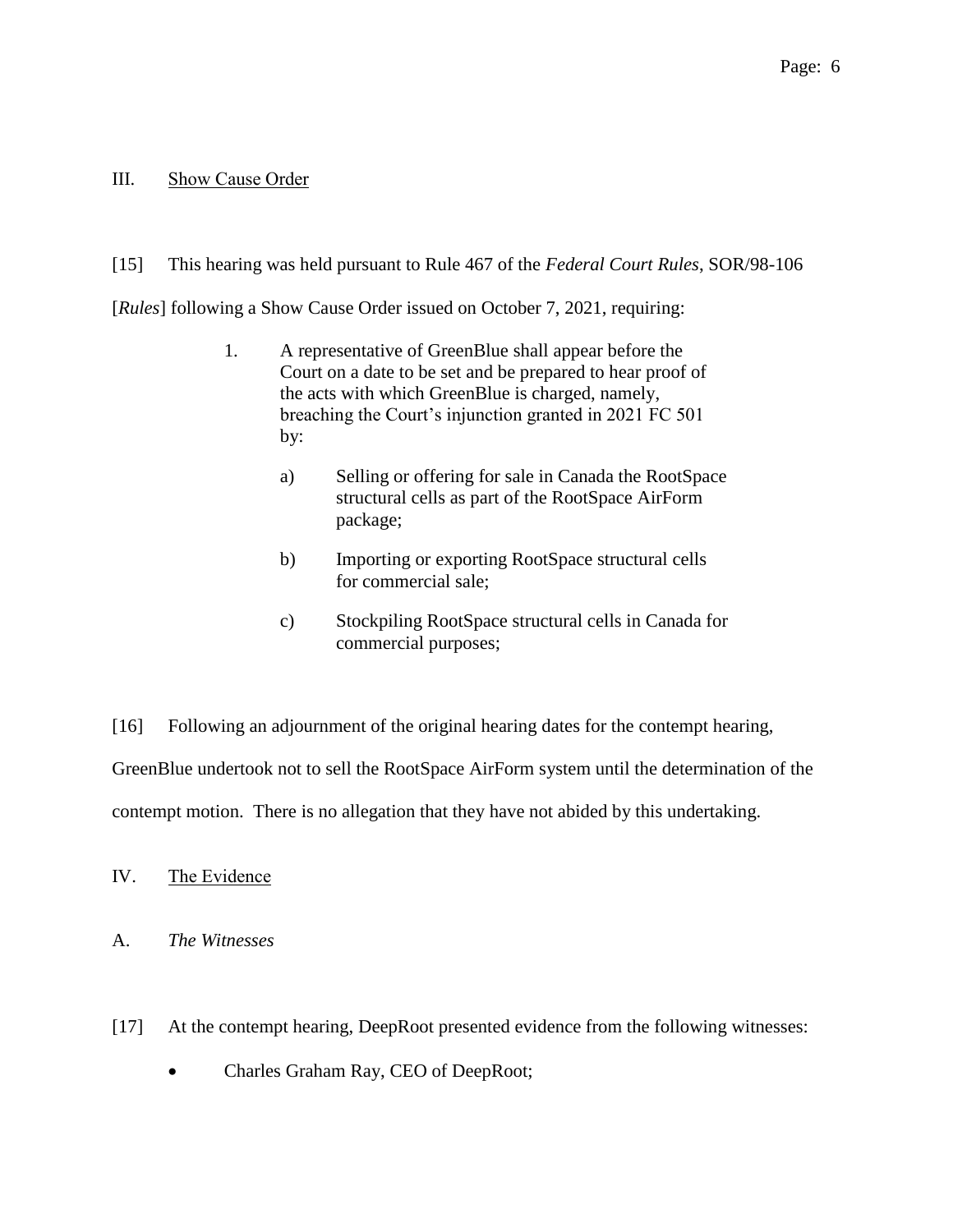- Marc Crans, Technical Manager at Infinity Testing Solutions, who provided a report dated December 9, 2021; and
- Dr. Richard leBrasseur, Assistant Professor in Landscape Architecture at Dalhousie University, who was previously qualified as an expert witness at the trial, and who prepared a report dated December 10, 2021.
- [18] GreenBlue called evidence from the following witnesses:
	- Dean Bowie, CEO of GreenBlue Urban Limited (UK) and President of GreenBlue Urban North America;
	- Jeremy Bailey, a consultant and former General Manager for GreenBlue Urban North America;
	- Dr. Jennifer Drake, an associate Professor at the University of Toronto, Faculty of Engineering and Applied Science, Department of Civil and Mineral Engineering, who provided a report dated January 21, 2022;
	- Michael Hoffman, P.E., who provided a report dated January 21, 2022; and
	- Dr. Barrett L. Kays, a professional landscape architect and soil scientist, who was previously qualified as an expert witness at the trial, and who prepared a report dated January 21, 2022.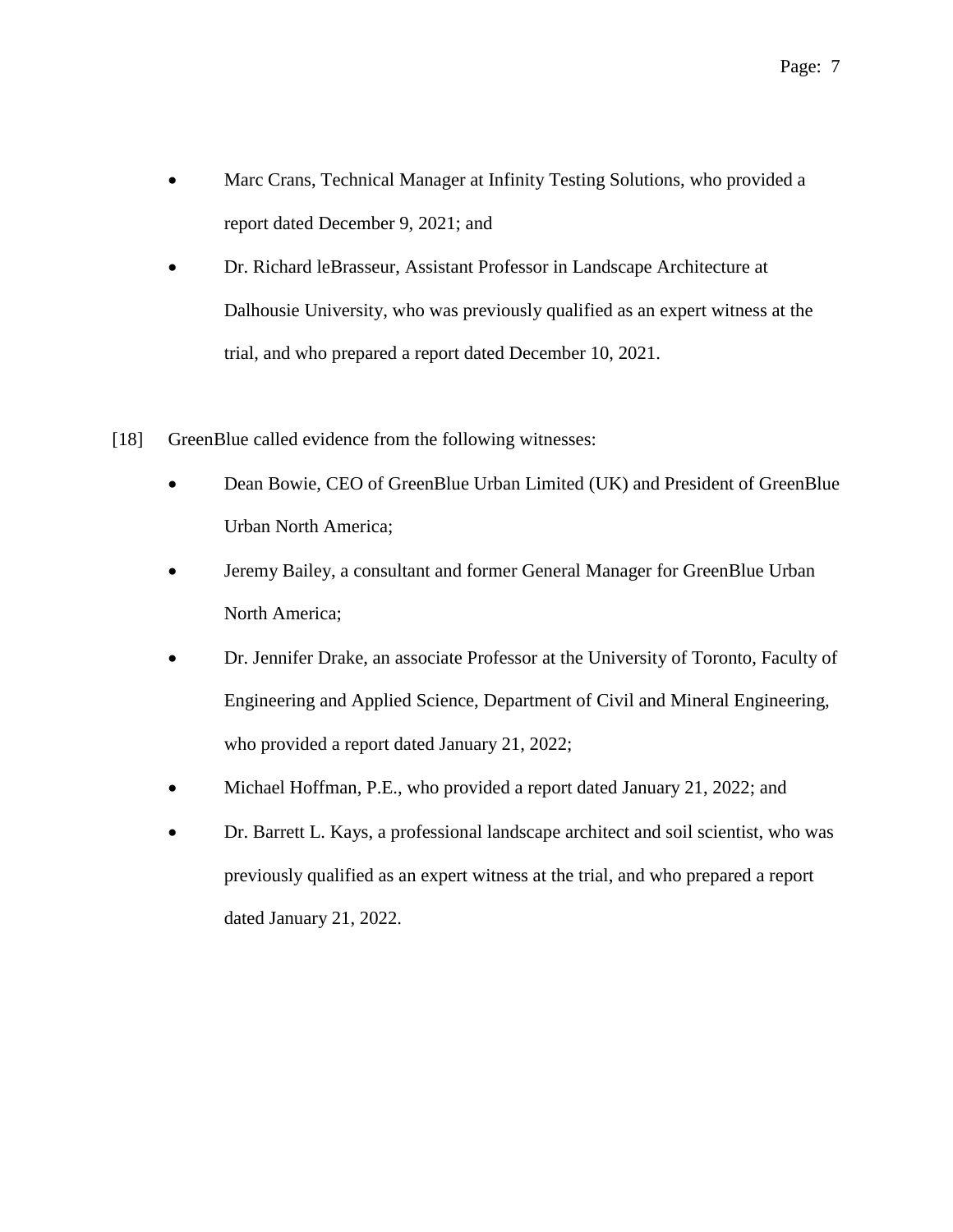### B. *GreenBlue's RootSpace AirForm*

[19] Mr. Bowie, the President of GreenBlue, testified that planning for a design-around of the 348 and 599 patents started during the infringement trial in preparation for the "worst-case scenario". Mr. Bowie testified that the Court's Judgment "drew a line in the sand" by construing the patents as consisting of a structural cell with at least 84.5% available volume. GreenBlue says it intentionally designed the AirForm to achieve less than 84.5% soil volume. In fact, he says they aimed for the structural cell to have a soil volume of 82%. According to Mr. Bowie, while less soil volume is a drawback, the addition of the AirForm which is installed at the bottom of the structural cell has the benefit of increasing the aeration in the tree pit. Additionally, he claims that the AirForm helped with the installation process by keeping the structure square and providing rigidity.

[20] GreenBlue started to sell the RootSpace AirForm package in July 2021. Mr. Bowie confirmed that the AirForm package is sold in components as it would be too expensive to ship as an assembled product. The AirForm component is manufactured in Ontario while the rest of the components are manufactured in the United Kingdom. He explained that the AirForm as a standalone product has no utility and is only sold as part of the RootSpace AirForm package.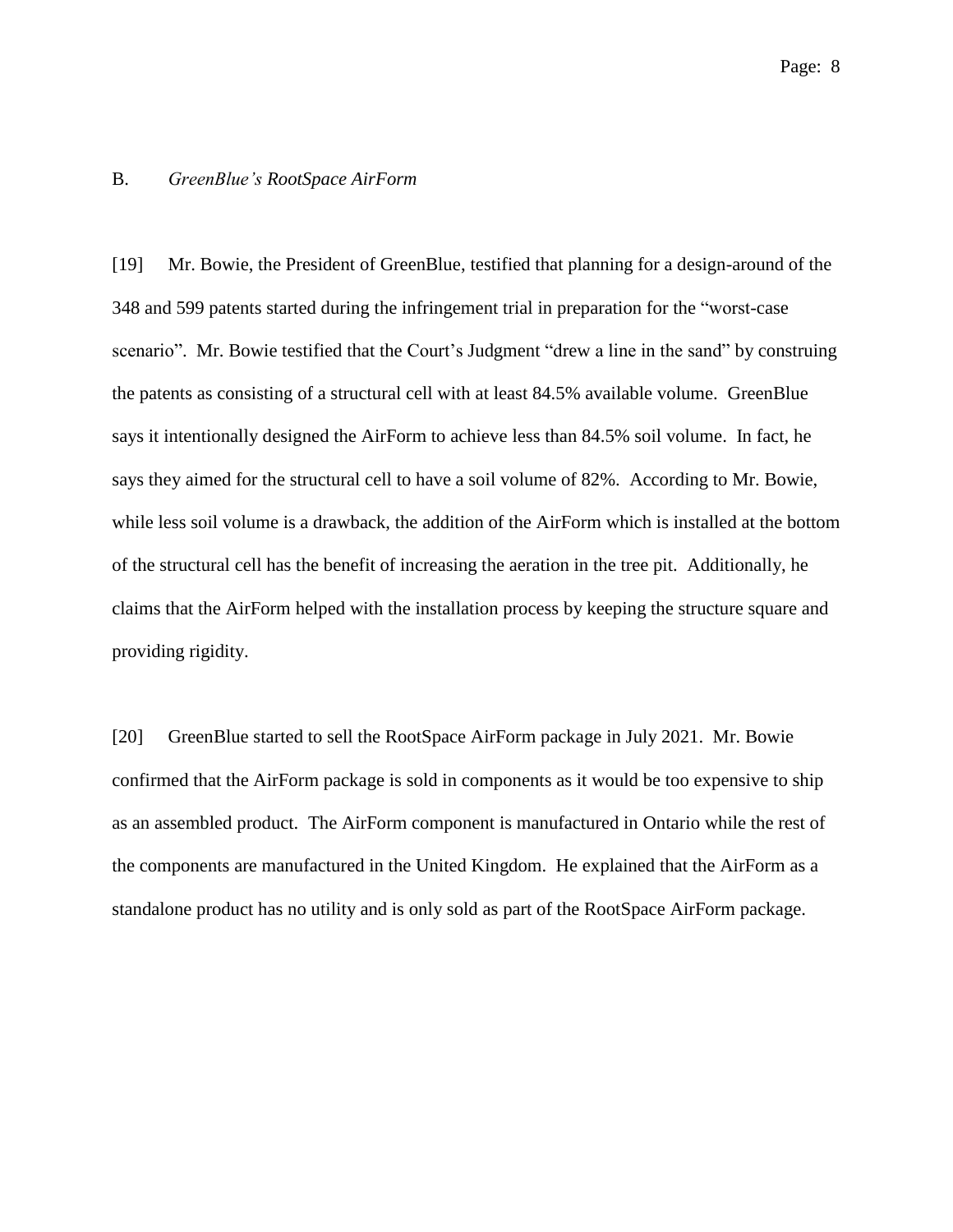

[21] The RootSpace AirForm product and components are shown in the image below:

[22] According to GreenBlue's installation instructions, the RootSpace AirForm is made of three components: the AirFlow Lid, Upright panels, and the AirForm. There is also an optional fourth element of an infill panel (which is shown in the above image) for increased lateral stability. The instructions are to install the upright panels together, then the AirForm panel. Soil is then placed on top, followed by the AirFlow lid. A partial construction is shown in the installation instructions, reproduced below:

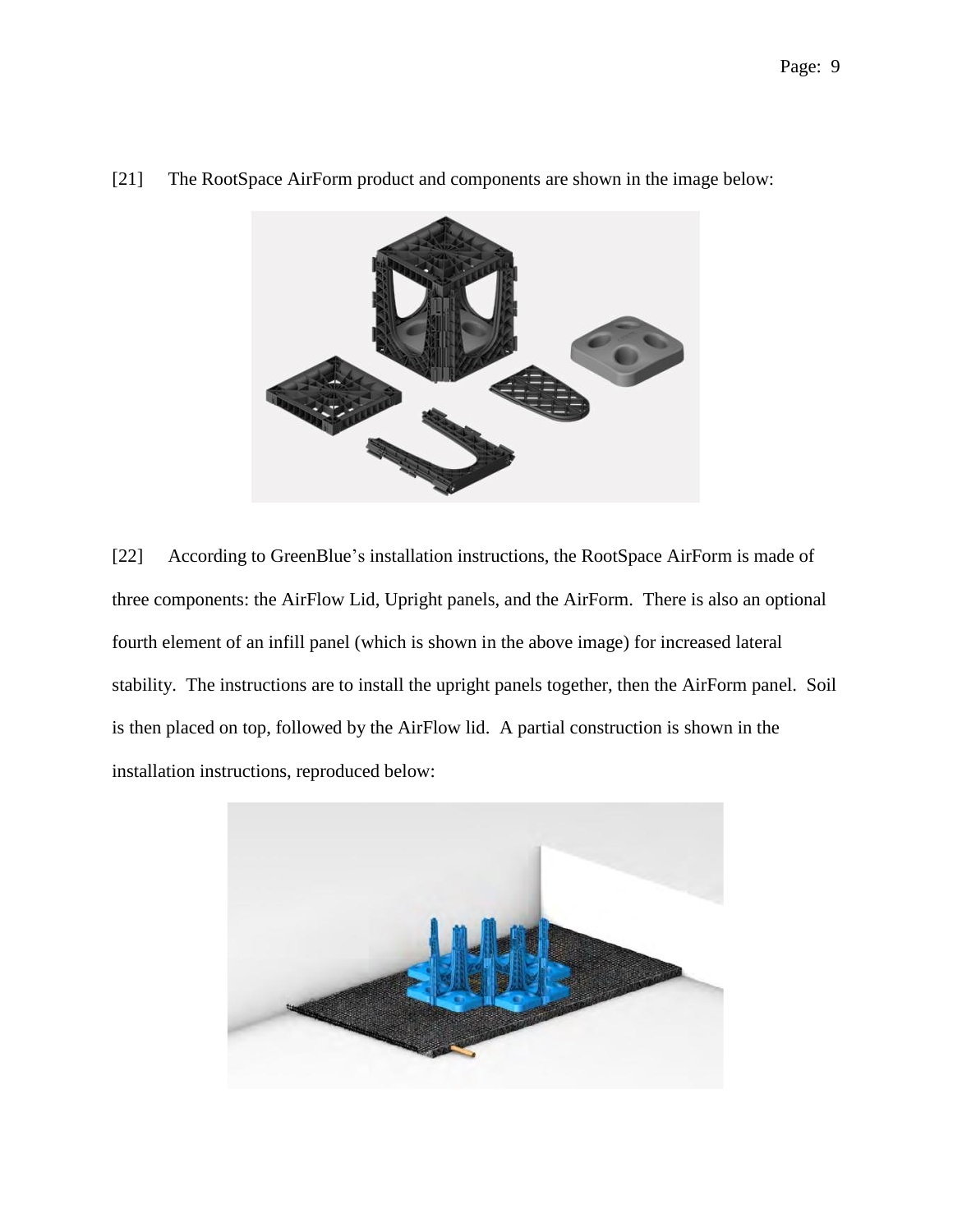V. Issue

[23] On this contempt proceeding, the issue is whether DeepRoot has established beyond a reasonable doubt that GreenBlue's sale of the RootSpace AirForm contravenes the Court's Judgment dated May 28, 2021.

VI. Analysis

A. *Legal Principles*

[24] Pursuant to Rule 469 of the *Rules*, contempt of court must be established beyond a reasonable doubt.

[25] In *Carey v Laiken*, 2015 SCC 17 [*Carey*], the Supreme Court confirmed the test for civil contempt has the following three elements that must be established beyond a reasonable doubt:

- (1) The order alleged to have been breached must state clearly and unequivocally what should and should not be done;
- (2) The alleged contemnor must have had knowledge of the order; and
- (3) The alleged contemnor must have intentionally carried out the act that the order prohibits or failed to carry out the act that the order requires (at para 33-35).

[26] *Carey* also notes that "[t]he contempt power is discretionary and courts have consistently discouraged its routine use to obtain compliance with court orders" (at para 36). The court in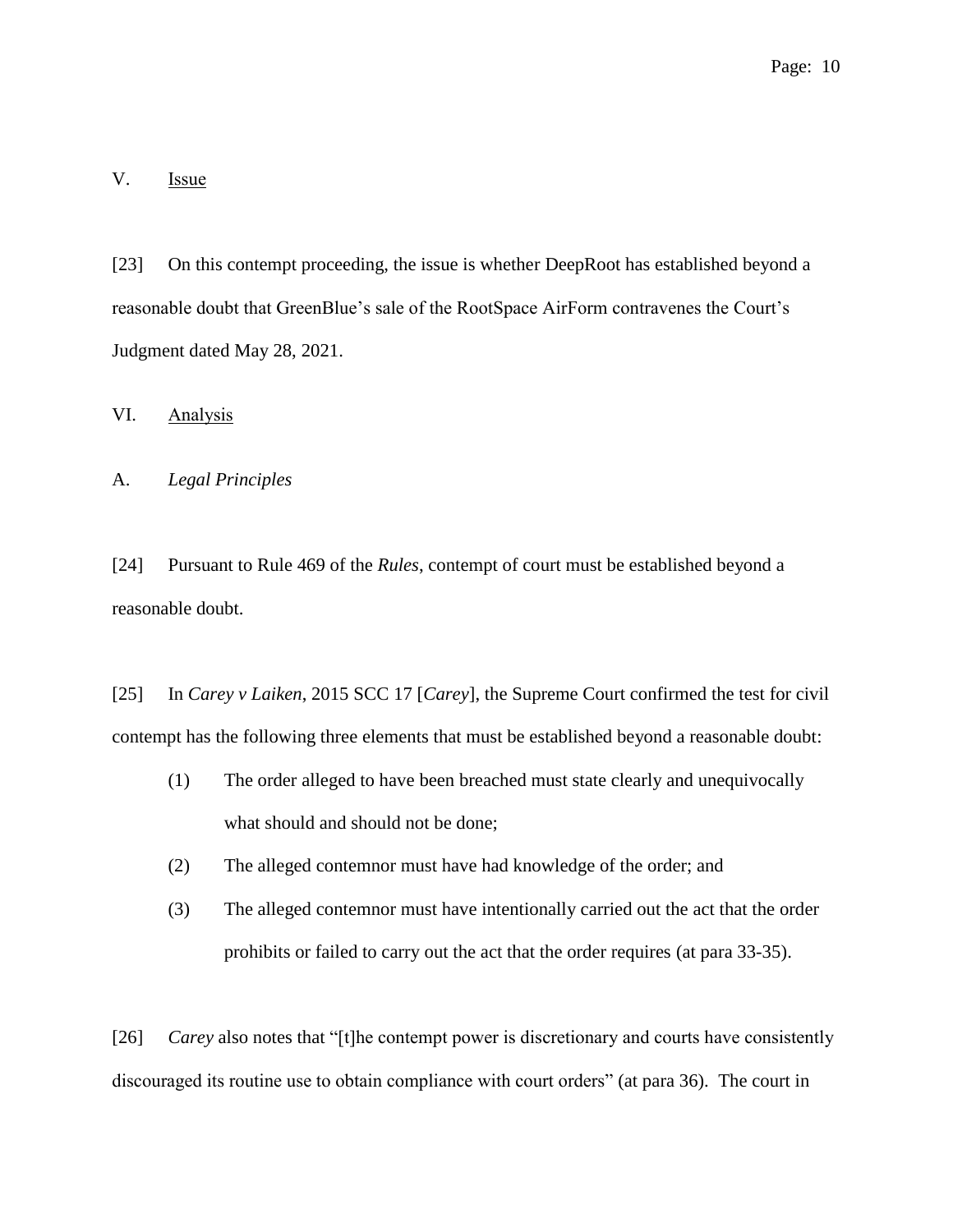*Carey* states that "where an alleged contemnor acted in good faith in taking reasonable steps to comply with the order, the judge entertaining a contempt motion generally retains some discretion to decline to make a finding of contempt" and may "decline to impose a contempt finding where it would work an injustice in the circumstances of the case" (at para 37).

[27] In order to make a finding of contempt, it is not necessary to establish an intention to disobey a court order, or an intention to act with contempt (*Canadian Standards Association v P.S. Knight Co Ltd*, 2021 FC 770 at para 46 [*Canadian Standards Association*].

B. *Was the Order Clear and did GreenBlue have Knowledge of the Order?* 

[28] It is not disputed that GreenBlue had knowledge of the Judgment and the Court's injunction, and understood that they were enjoined from selling the RootSpace product. This was confirmed by both Mr. Bowie and Mr. Bailey in their testimony. Mr. Bailey testified that after receipt of the Court's Judgment, they informed their clients that the RootSpace was not available, and a new product was being developed. He also testified that some RootSpace orders were cancelled.

[29] The evidence is that GreenBlue had knowledge of the Court's Judgment and understood the terms of the Court's injunction, therefore, I am satisfied that the first two elements of the *Carey* test have been established.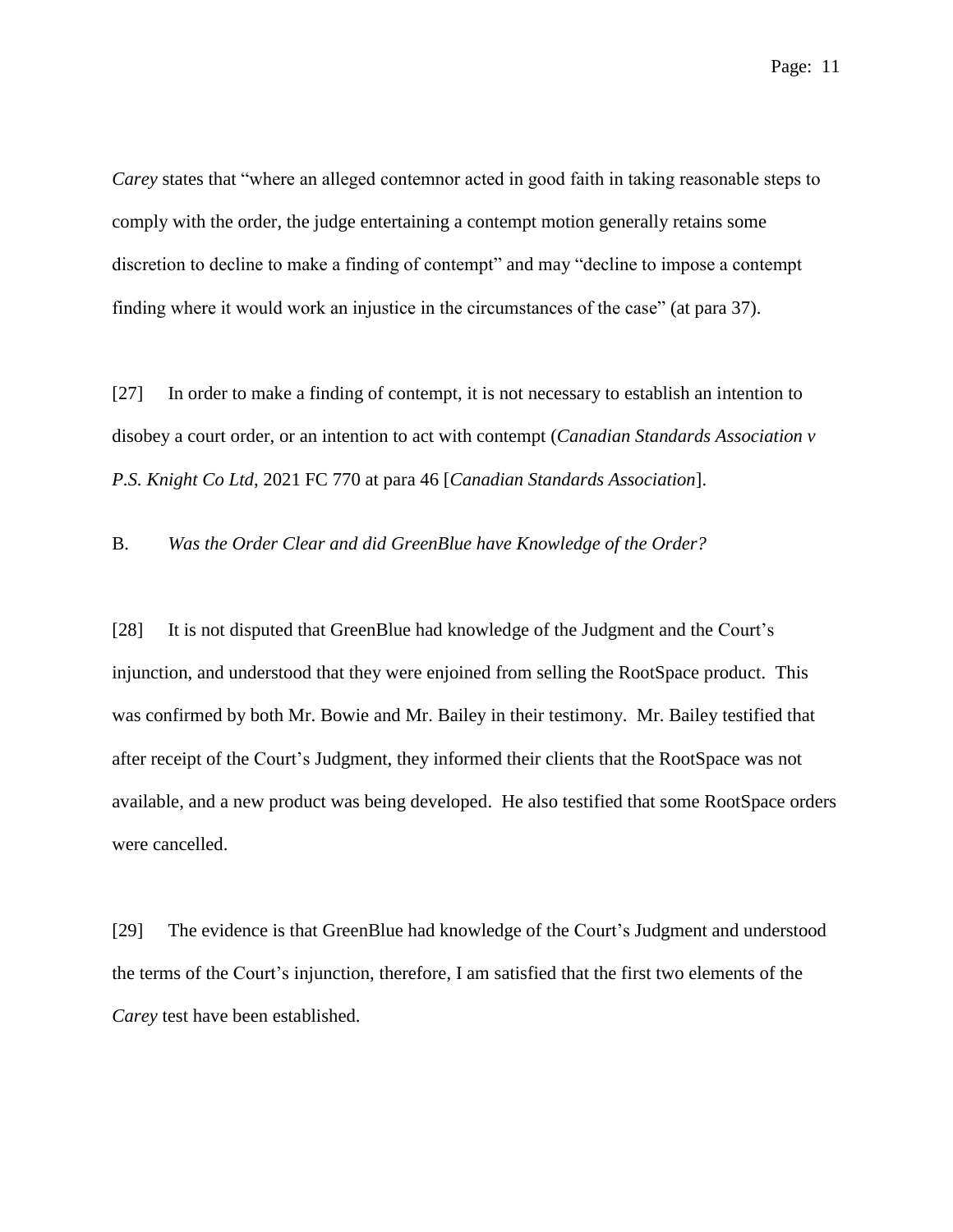### C. *Did GreenBlue Intentionally Carry Out the Act the Order Prohibits?*

[30] I now turn to consider the third part of the *Carey* test – whether the sale of the RootSpace AirForm by GreenBlue is an act prohibited by the Court's injunction.

[31] This is not an infringement action; however, some consideration must be given to the features of the RootSpace AirForm to assess if the sale of this package by GreenBlue puts it in contempt of the Court's Judgment. This will be assessed in relation to the following topics:

- (i) What is the available volume of the RootSpace AirForm?
- (ii) Does the AirForm contribute to the structure?
	- (i) What is the Available Volume of the RootSpace AirForm?

[32] The evidence of DeepRoot's expert, Dr. leBrasseur, is that the available volume in the RootSpace AirForm is likely over 85% when the void space both above and below the AirForm insert is considered. Dr. leBrasseur, who observed the testing done by Mr. Crans, concluded that the AirForm is likely to deform if exposed to the weight of soil, thereby increasing the volume available above the AirForm beyond the claimed 82%.

[33] However, Dr. leBrasseur confirmed that he did not perform any volume measurements himself, and during cross-examination, he agreed that when the AirForm is used with the soil system, the available volume is reduced.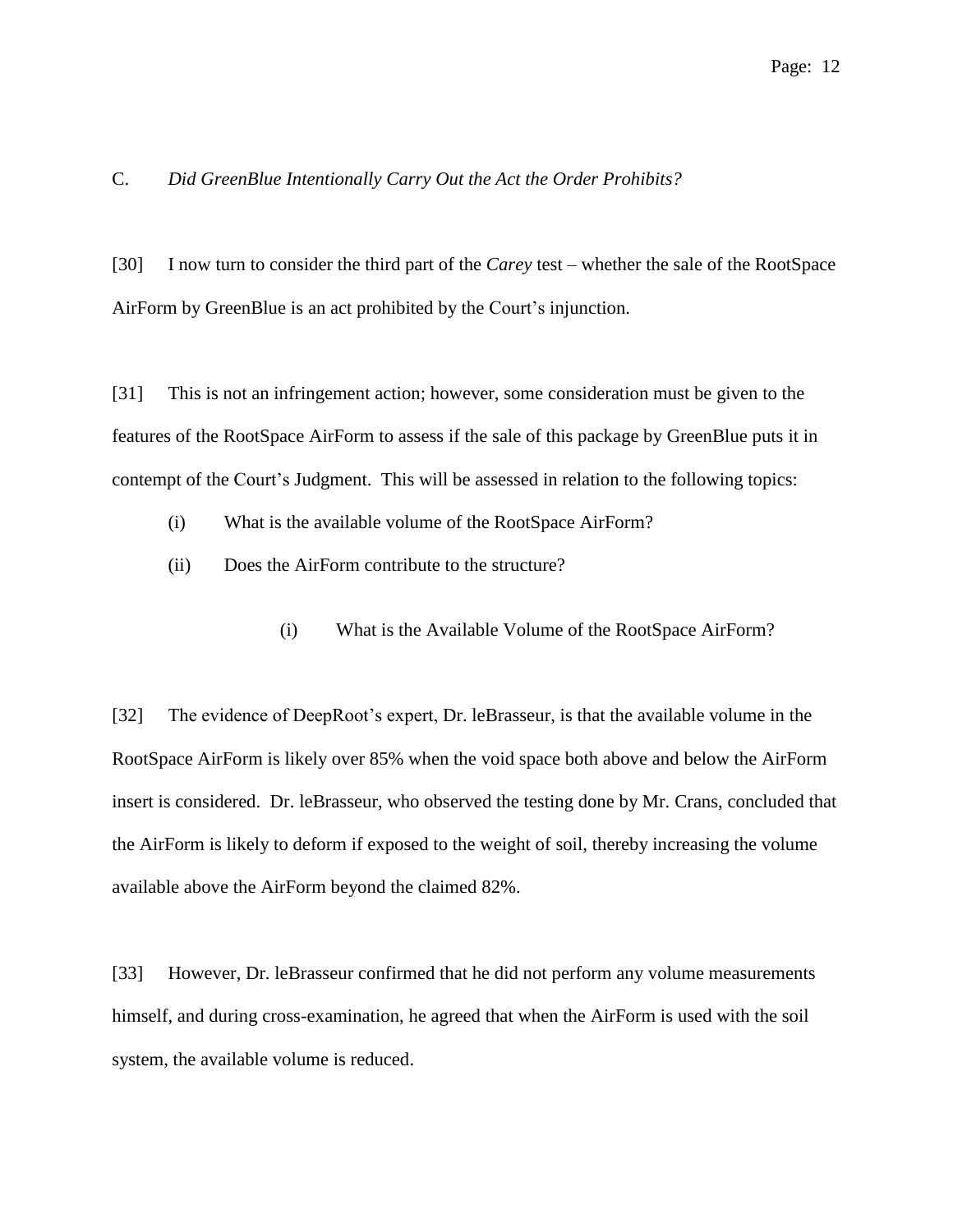[34] GreenBlue's expert, Dr. Kays, undertook an analysis of the RootSpace AirForm system, to consider whether it is within the scope of the 348 and 599 patents as construed in the Court's Judgment. In Dr. Kays' opinion, the AirForm system is missing the essential element of the 348 and 599 patents that the cell volume be "at least approximately 85%". According to Dr. Kays, the AirForm component reduces the cell volume below 84.5% open space available for the soil and is, therefore, outside the 348 patent and the 599 patent.

[35] Dr. Drake testified on behalf of GreenBlue. In her report, she outlines the testing she undertook to measure the available volume for soil and storm water of the RootSpace AirForm. During her evidence, she explained that her preferred method to measure volume was a displacement measurement; however, there was difficulty with this method as water leaked around the plastic wrap used to isolate the product during testing. She, therefore, measured the bulk volume of the unit by measuring the unit height, width and depth. In her report, she states at paragraph 29, "based on the laboratory work that we completed, and subject to the qualifications and assumptions noted above, the Available Volume for the AirForm System modules that we tested ranged from 82% - 83%, even if the lid was omitted".

[36] During cross-examination, Dr. Drake was taken through a series of calculations suggesting that her measurements were an underestimate and that the available volume actually exceeds 84.5%. She acknowledged that the lid only covers 50% of each of the four uprights that it sits atop of and she acknowledged that her bulk volume measurement did not include 50% of the plastic of the uprights. However, while she acknowledged her calculations might be an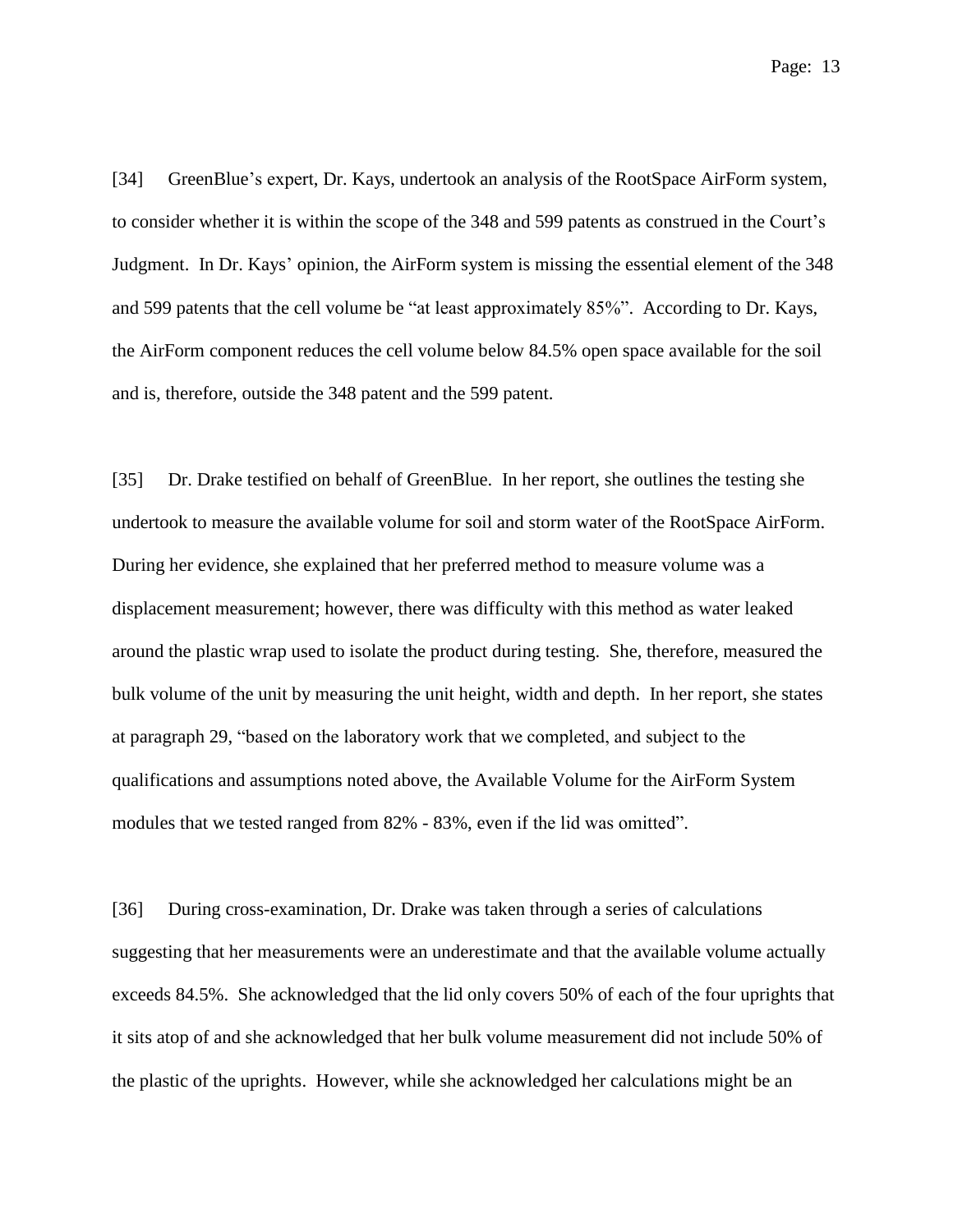underestimate, her opinion was that her measurements were closer to the true volume than counsel's measurements, and were reasonable.

[37] Despite the challenge to Dr. Drake's measurements, she is the only expert who undertook measurements of the volume of the RootSpace AirForm. Her evidence is that the volume of the structural cell is reduced by the presence of the AirForm; and while the precise percentage of reduction is not clear, I accept her opinion that it is reduced.

[38] Accordingly, on this issue, there is not evidence – beyond a reasonable doubt – that the RootSpace AirForm has available volume space of at least 84.5%.

(ii) Does the AirForm Contribute to the Structure?

[39] DeepRoot's trial expert, Dr. leBrasseur, concludes as follows in his report:

GreenBlue has not modified the RootSpace Upright Panel and AirFlow Lid used in the RootSpace AirForm System and these are the same components that were found to infringe the 348 Patent and the 599 Patent in the Trial Judgment. Rather, the only difference between the infringing RootSpace Structural Cells and the RootSpace AirForm System is that GreenBlue now provides the RootSpace AirForm as an additional component (at para 63).

[40] Dr. leBrasseur describes the AirForm as a lightweight product that slides down into the structural cell. He says the AirForm is not attached to the base or the uprights, and if you turn the structural cell over, the AirForm would fall out. As well, in his opinion, it was necessary to fully assemble the structural cell before adding the AirForm; therefore, the AirForm is simply an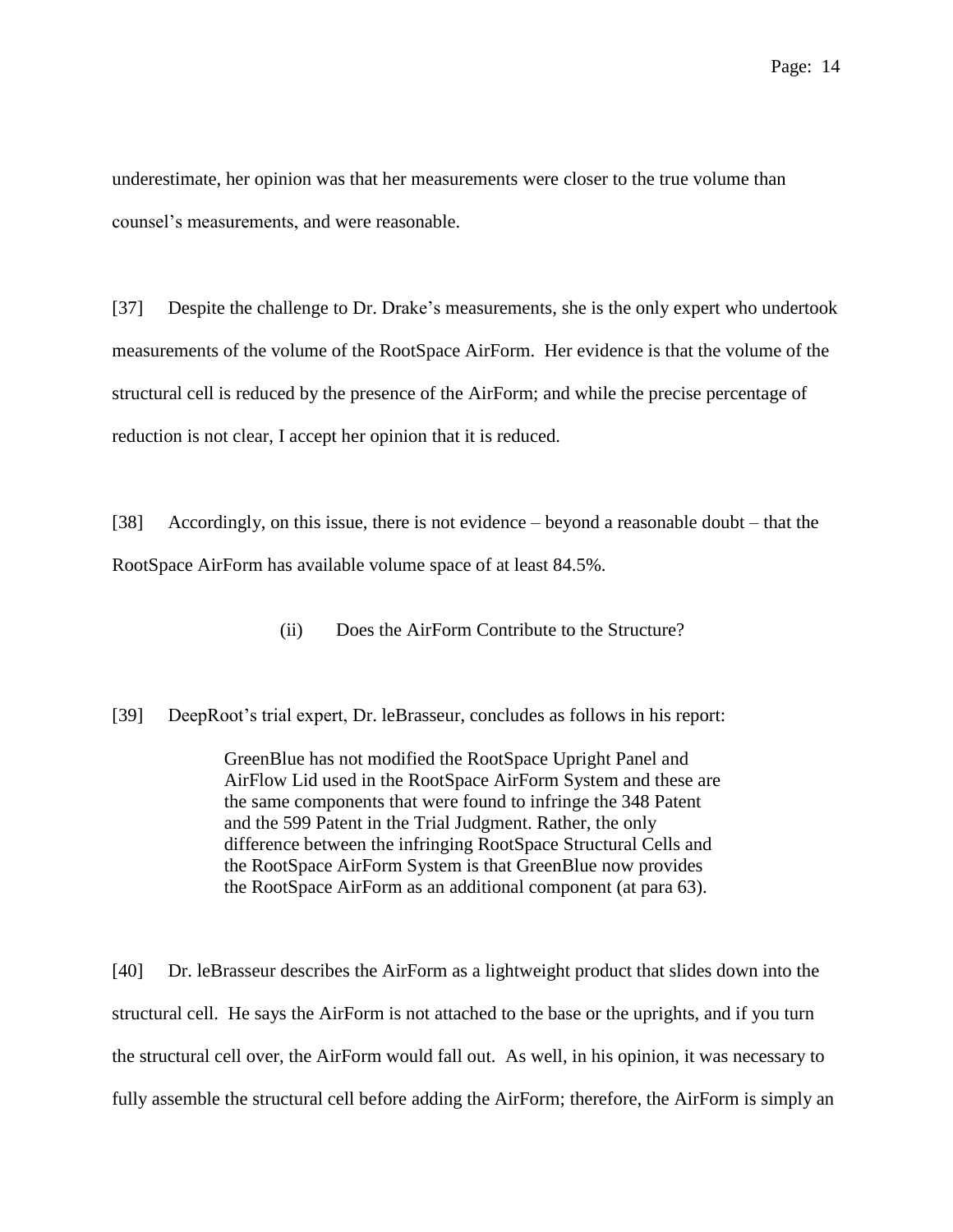add-on and does not form part of the structural cell. According to Dr. leBrasseur, it would not provide any structural assistance in keeping the RootSpace Upright Panels square and rigid during installation and use.

[41] In support of his opinion, Dr. leBrasseur relies upon the load testing completed by Mr. Crans to conclude in his report that "the AirForm Insert is not strong enough to withstand or manage the significant loads associated with the weight of hardscape and commercial vehicles" and "is likely to deform or may even fail if exposed to the weight of soil within the structural cell above it or during loading" (at paras 117-118).

[42] On cross-examination, Dr. leBrasseur conceded that he cannot give an opinion with regard to load-bearing capacity as he is not a civil engineer and the Court's Judgment held that the skilled person would include a civil engineer for expertise on load-bearing capacity (Judgment at para 69).

[43] Mr. Crans completed load testing on the AirForm insert and concluded "it does not appear that the AirForm materially contributes to the structural integrity of the RootSpace Airform system" (at para 22). On cross-examination, Mr. Crans confirmed that he did not understand how the AirForm worked in the field, and that no testing was done on the AirForm with soil loads. He confirmed that the force in the field would be different than the force he applied in the lab, which was directly over the full flat surface of the AirForm. Finally, he confirmed that he did not undertake any side or rotational testing.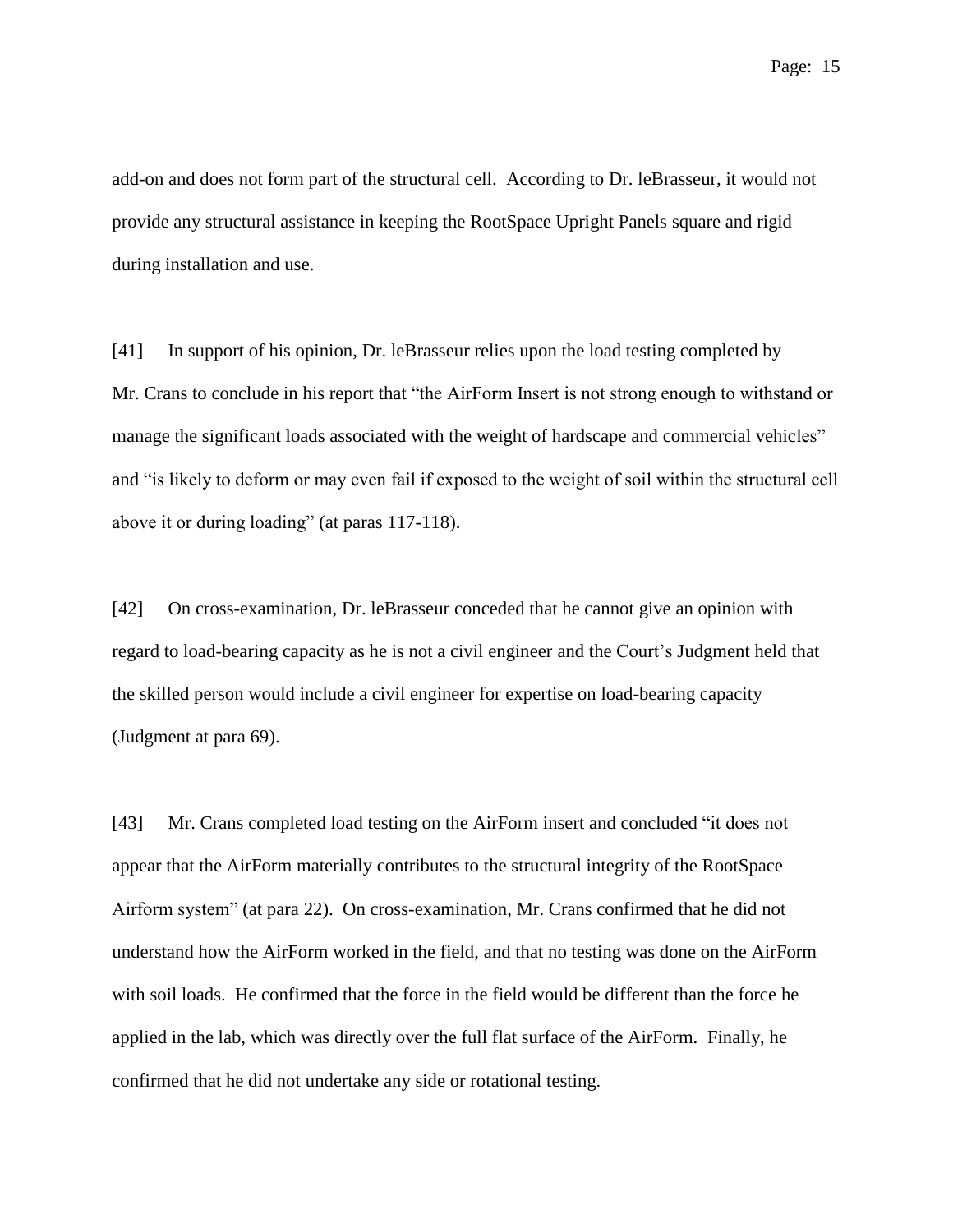[44] Mr. Bowie of GreenBlue testified that the AirForm helps with installation and claims that the grooves on the sides of the AirForm interlock with the uprights. When challenged on his claim, he explained that in situations where they do not interlock, that is the result of slight differences in sizes of the AirForm owing to manufacturing tolerances. He pointed to the photograph attached to his affidavit, which shows the AirForm being held in place in an inverted RootSpace structural cell.

[45] Mr. Hoffman, a professional engineer, states in his report that "the AirForm panel should be considered a part of the system's structure, since it does contribute to lateral and vertical loads in the overall system. AirForm panels aid in keeping the vertical panels square and provide rigidity contribution laterally" (at para 13). In his opinion, the AirForm provides support perpendicularly and provides horizontal diaphragm assistance to the RootSpace AirForm system. He claims that with downward pressure, the AirForm moves outward and engages the uprights. He disagrees with the testing done by Mr. Crans, saying his testing does not replicate the use of the product in the field.

[46] On cross-examination, Mr. Hoffman clarified that although the AirForm is not attached in the sense of being fastened, it becomes attached when it is loaded with soil because of the interconnection between the AirForm and the other components. In other words, there is a structural reaction which creates the attachment.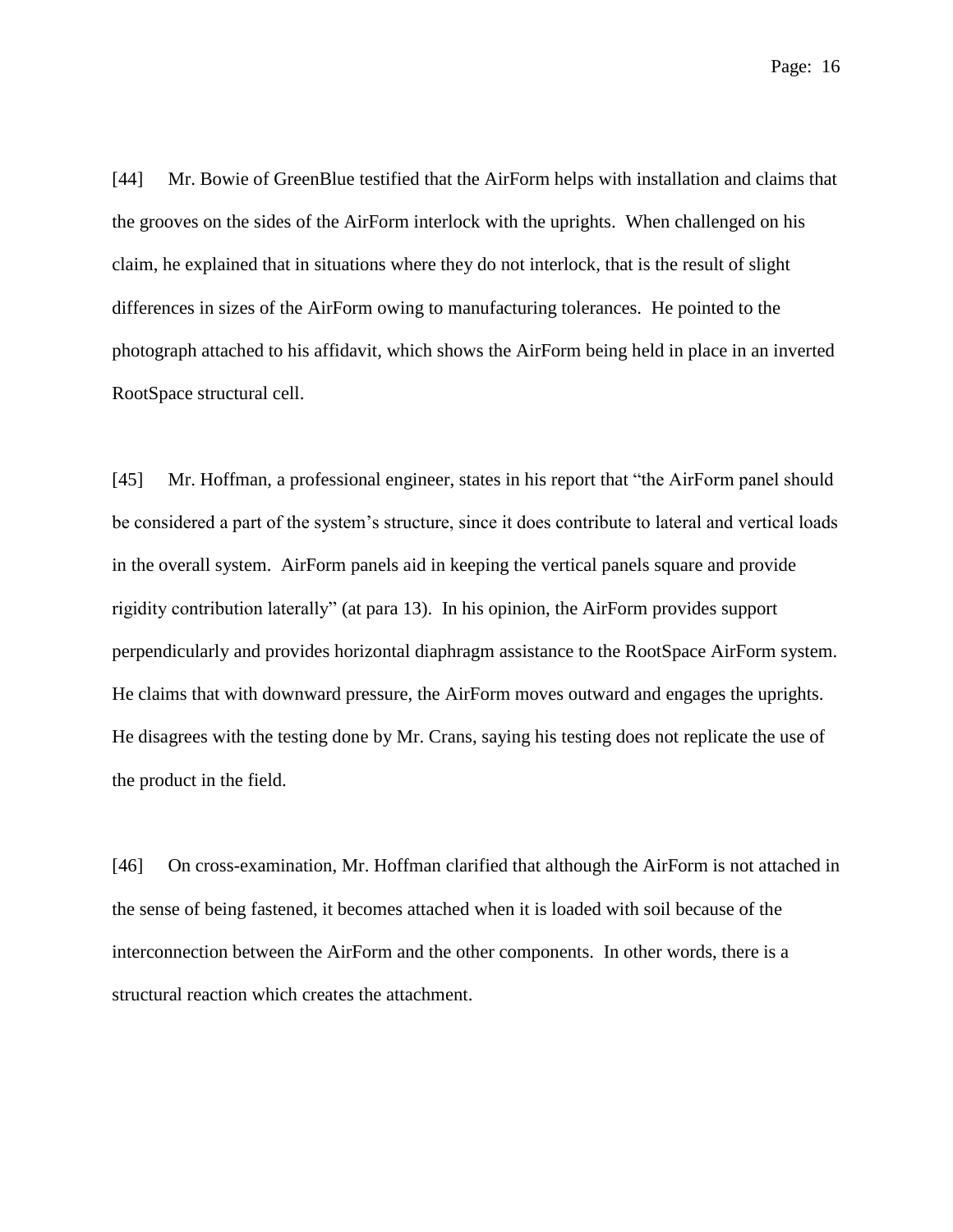[47] When the AirForm should or could be placed during the installation process was a topic of disagreement. Mr. Hoffman disagrees with Dr. leBrasseur when he states that all four uprights must be in place in order to properly install the AirForm. However, when he was asked to demonstrate that the structural cell could be assembled with the AirForm and with only three uprights in place, Mr. Hoffman had to turn the AirForm on its side to install the fourth upright. By contrast, Dr. Kays demonstrated that it was possible to simultaneously insert the AirForm and the fourth upright and he claims that the RootSpace AirForm can be assembled with two, three, or four uprights in place.

[48] The evidence on whether the AirForm adds an element to the structural cell remains unclear. Accordingly, it is not possible for the Court to make a definitive finding on this issue. As the Court is left with doubts on this issue, GreenBlue gets the benefit of the doubt.

D. *Are the Photographs of Installation Evidence of Contempt?*

[49] DeepRoot argues that the photographs introduced into evidence showing partial installation of the RootSpace AirForm system constitute direct evidence of the use of the RootSpace product and thus direct proof of contempt of Court.

[50] Mr. Bailey was questioned on the photographs he took (Exhibit 36) in August 2021 which show a partial installation at a Minto project in Ottawa. He was on-site for the installation to provide support to the contractor. He explained that the photographs were taken as the installation progressed. According to Mr. Bailey, the AirForm is normally inserted after two or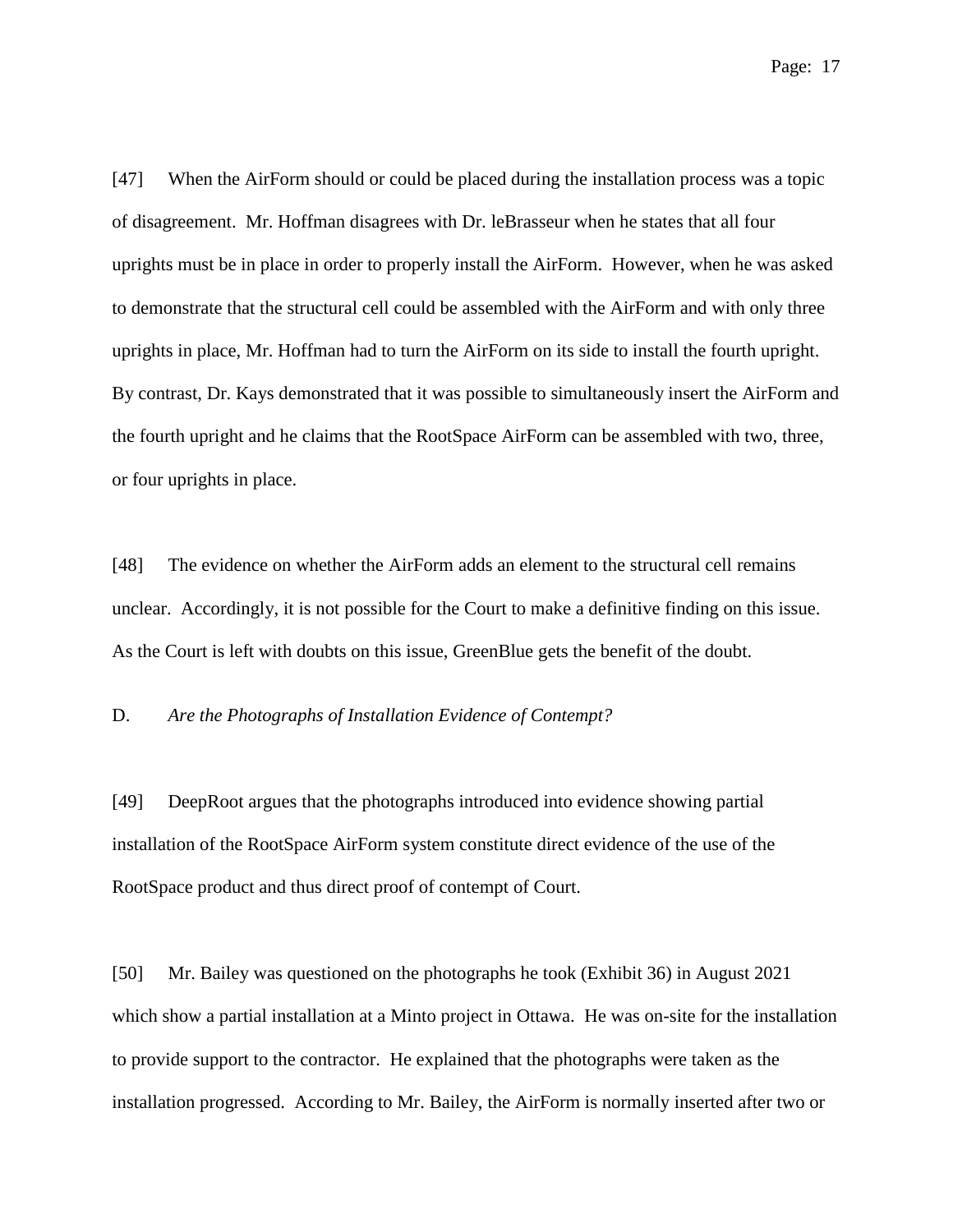three uprights are in place. He says the AirForm is inserted in sequence with the fourth upright but acknowledged that the four uprights must be in place for the AirForm to properly function.

[51] The photographic evidence depicts various stages of an installation. In some pictures the structural cells do not contain the AirForm insert. However, the AirForms are clearly shown in the pictures and GreenBlue's installation instructions tell installers to use the AirForm and to install them before filling the structures with soil.

[52] Thus, I cannot conclude that the photographic evidence depicts the use of RootSpace in contravention of the Court's injunction as it is clear that AirForm inserts are shown in the photographs. In any event, photographs depicting that the installation "could" possibly infringe the Court's injunction if the AirForm is not installed does not constitute evidence, beyond a reasonable doubt, of infringement.

#### *E. Did GreenBlue Induce Infringement?*

[53] Even if GreenBlue did not directly contravene the Court's injunction, the Court may nonetheless find they are in contempt of the injunction if they induced infringement (*Corlac Inc v Weatherford Canada Inc*, 2011 FCA 228 at para 162 [*Corlac*]). The test for induced infringement was set out in *Corlac* as follows:

> First, the act of infringement must have been completed by the direct infringer. Second, the completion of the acts of infringement must be influenced by the acts of the alleged inducer to the point that, without the influence, direct infringement would not take place. Third, the influence must knowingly be exercised by the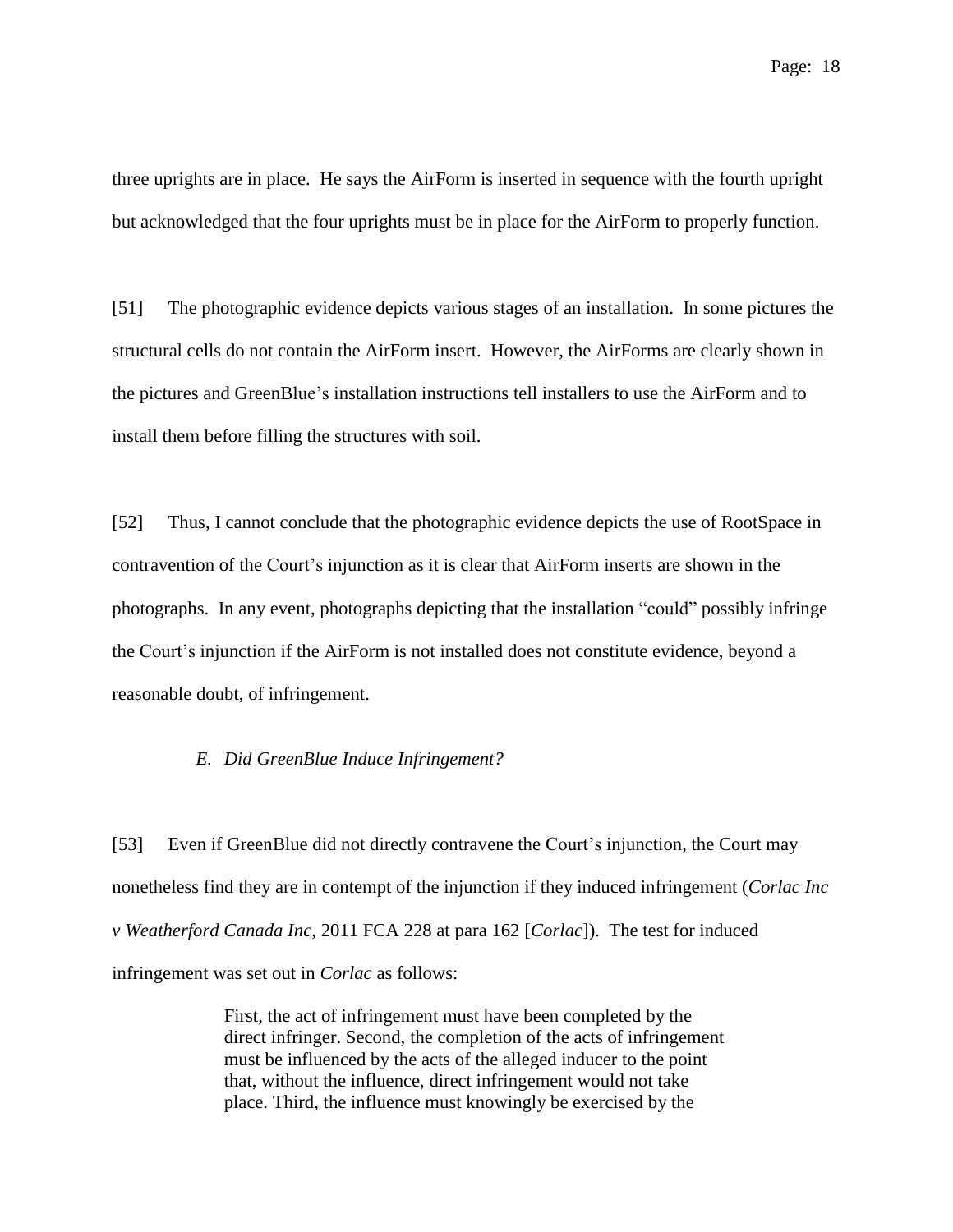inducer, that is, the inducer knows that this influence will result in the completion of the act of infringement (at para 162).

[54] DeepRoot argues that every assembly of the RootSpace AirForm is an act of infringement of at least the 599 patent, as it constitutes an assembly of the RootSpace structural cell. They argue that GreenBlue is, therefore, liable for inducing infringement.

[55] There is evidence of the sale and assembly of the RootSpace AirForm package, but there is no evidence of the sale or assembly of the original RootSpace product since the Court's Judgment. There is also no evidence that GreenBlue has marketed or promoted the original RootSpace product since the Judgment.

[56] In the circumstances, as I am not satisfied that there is evidence beyond a reasonable doubt that the RootSpace AirForm is an infringing product, I cannot accept that the evidence showing the installation of the AirForm product amounts to an inducement to infringe.

VII. Conclusion

[57] On this contempt proceeding, the burden of proof is on DeepRoot to establish with evidence beyond a reasonable doubt, that GreenBlue's RootSpace AirForm infringes the Court's injunction granted in the Judgment. The evidence with respect to the available volume and whether the AirForm forms part of the structural cell is sufficient to raise a doubt as to whether it is an infringing product. In the circumstances of a contempt of Court proceeding, GreenBlue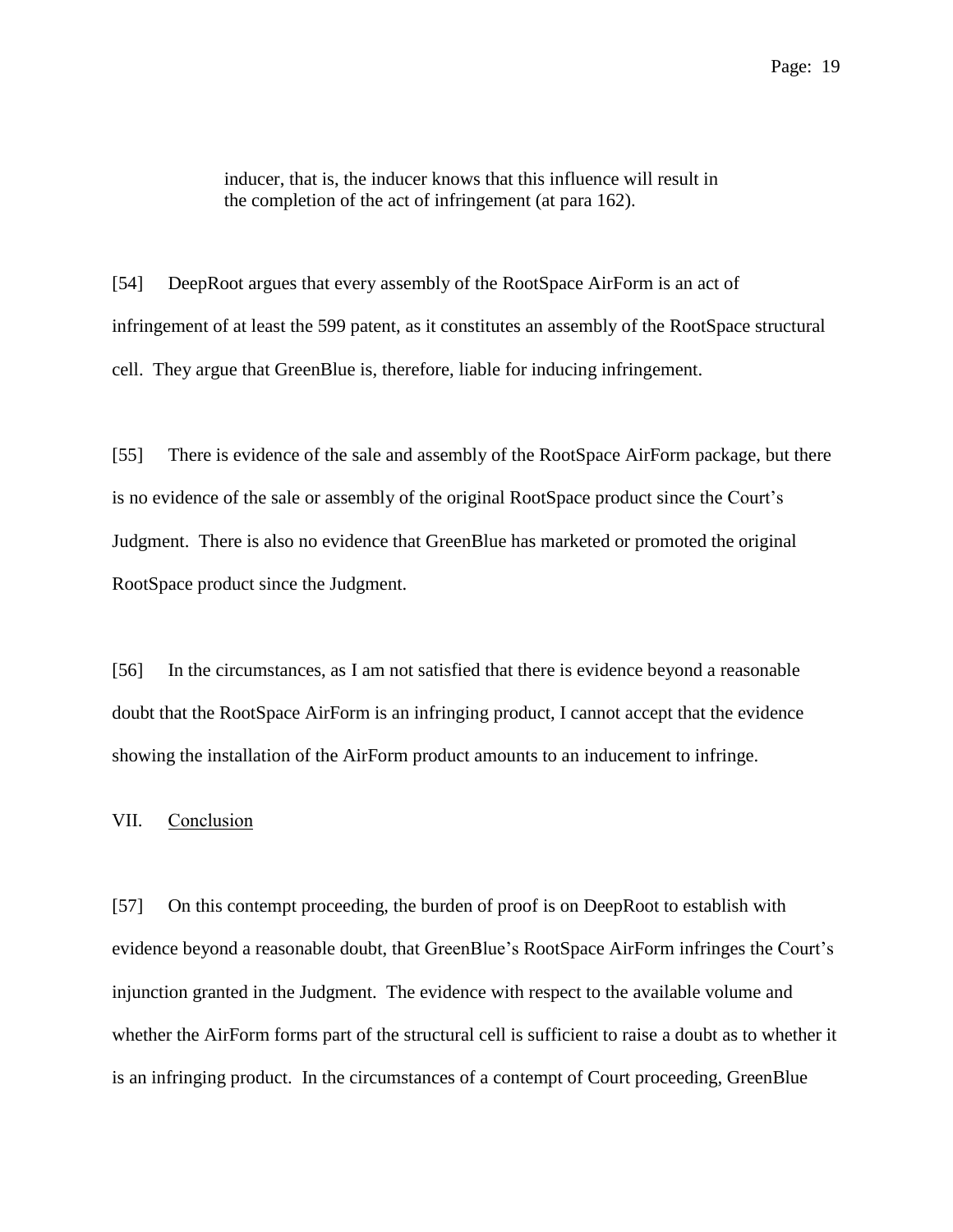gets the benefit of that doubt. Accordingly, the Court is not convinced by the evidence that GreenBlue's RootSpace AirForm infringes DeepRoot's patents.

[58] The contempt motion is, therefore, dismissed with costs to GreenBlue.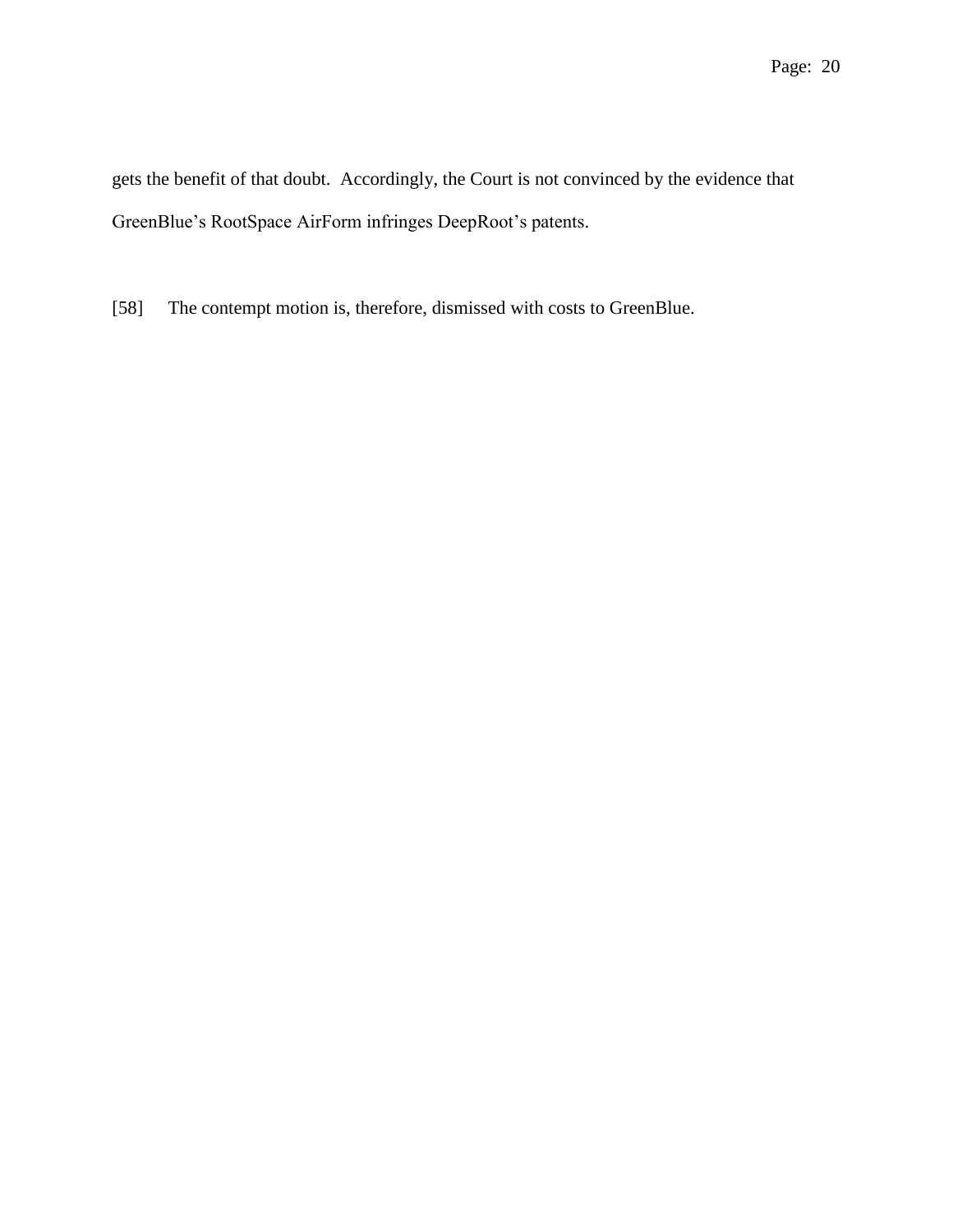# **JUDGMENT IN T-954-18**

# **THIS COURT'S JUDGMENT is that:**

- 1. The motion is dismissed; and
- 2. With costs payable to the Defendant.

"Ann Marie McDonald"

Judge